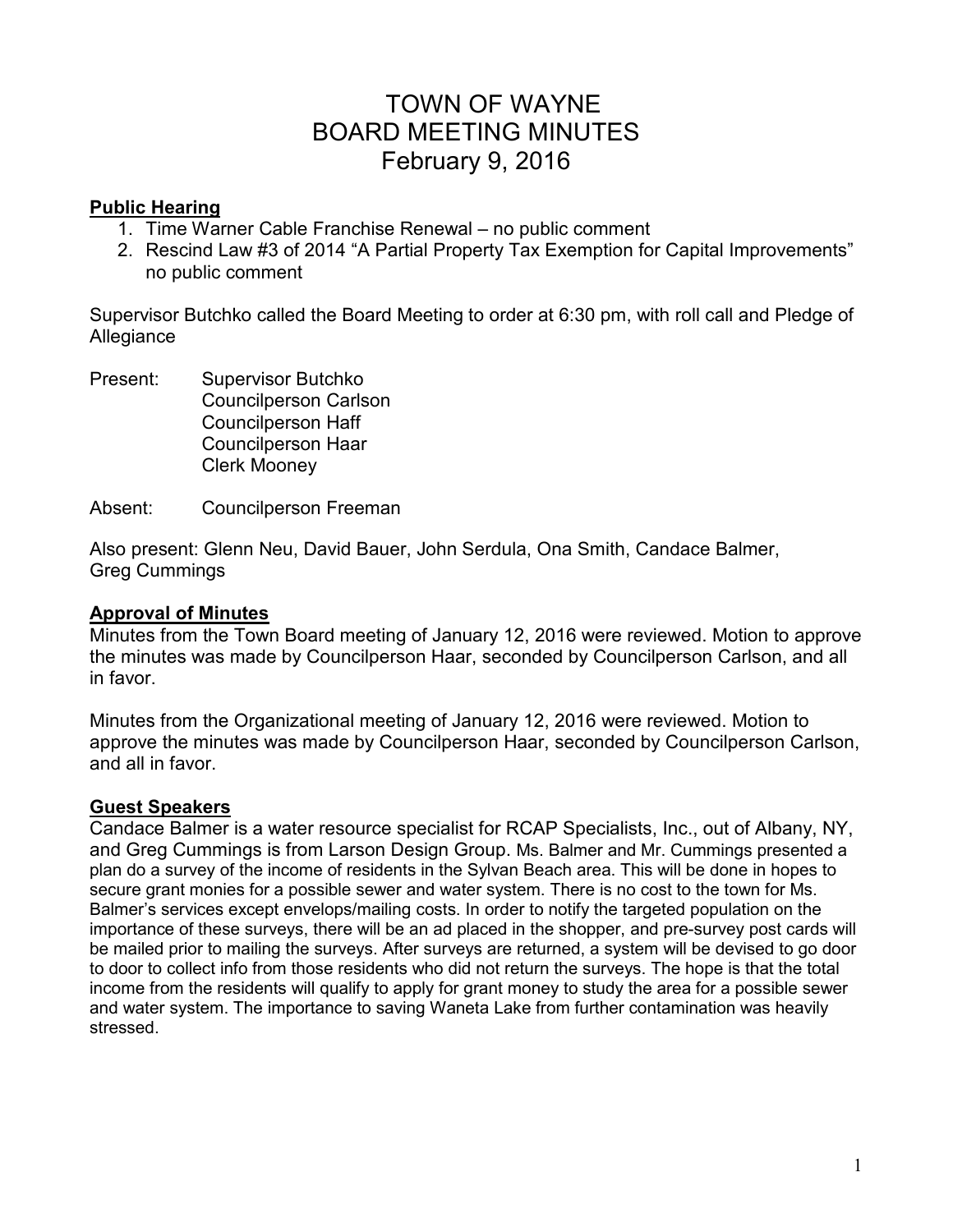# **Supervisors Report**

Supervisor's report from December 2015 and January 2016 was presented and reviewed.

Fund transfers were presented and reviewed. A motion to approve the transfers was made by Councilperson Carlson, seconded by Councilperson Haff, and all in favor.

The 2015 AUD has been completed and submitted.

# **Clerks Report**

The January clerks report was presented and reviewed. No discussion.

Vouchers were presented and discussed. A motion to approve vouchers, Abstract 2 of 2016, was made by Councilperson Haar, seconded by Councilperson Haff, and all in favor.

- General Account
	- $\circ$  Vouchers 13 Voucher 46
	- o Total \$213,772.86
- Highway Account
	- $\circ$  Vouchers 01 09
	- o Total \$17,876.16
- TA Account
	- $\circ$  Vouchers 01 05
	- $\circ$  \$7.153.07
- SL Account
	- o Voucher 01
	- $\circ$  \$218.73

# **Legal**

A resolution to adopt the renewal of the Time Warner Contract was made by Councilperson Carlson, seconded by Councilperson Haar. Roll call vote was made, and resolution accepted.

 Supervisor Butchko – yes Councilperson Carlson – yes Councilperson Haff – yes Councilperson Haar - yes

A discussion of property acquisitions will be delayed until next month when more information can be presented.

A motion to accept Carol Golden's contract for accounting services was made by Councilperson Carlson, seconded by Councilperson Haff, and all in favor.

A motion to accept the Town of Urbana's joint contract with the Town of Wayne regarding assessor's services was made by Councilperson Haar, seconded by Councilperson Carlson, and all in favor.

A motion to accept Larson Design Group's contract for engineering services to the Town was made by Councilperson Haar, seconded by Councilperson Haff, and all in favor. A check in the amount of \$11,418.73 was made out to LDG Engineers for their work with the Hyatt Hill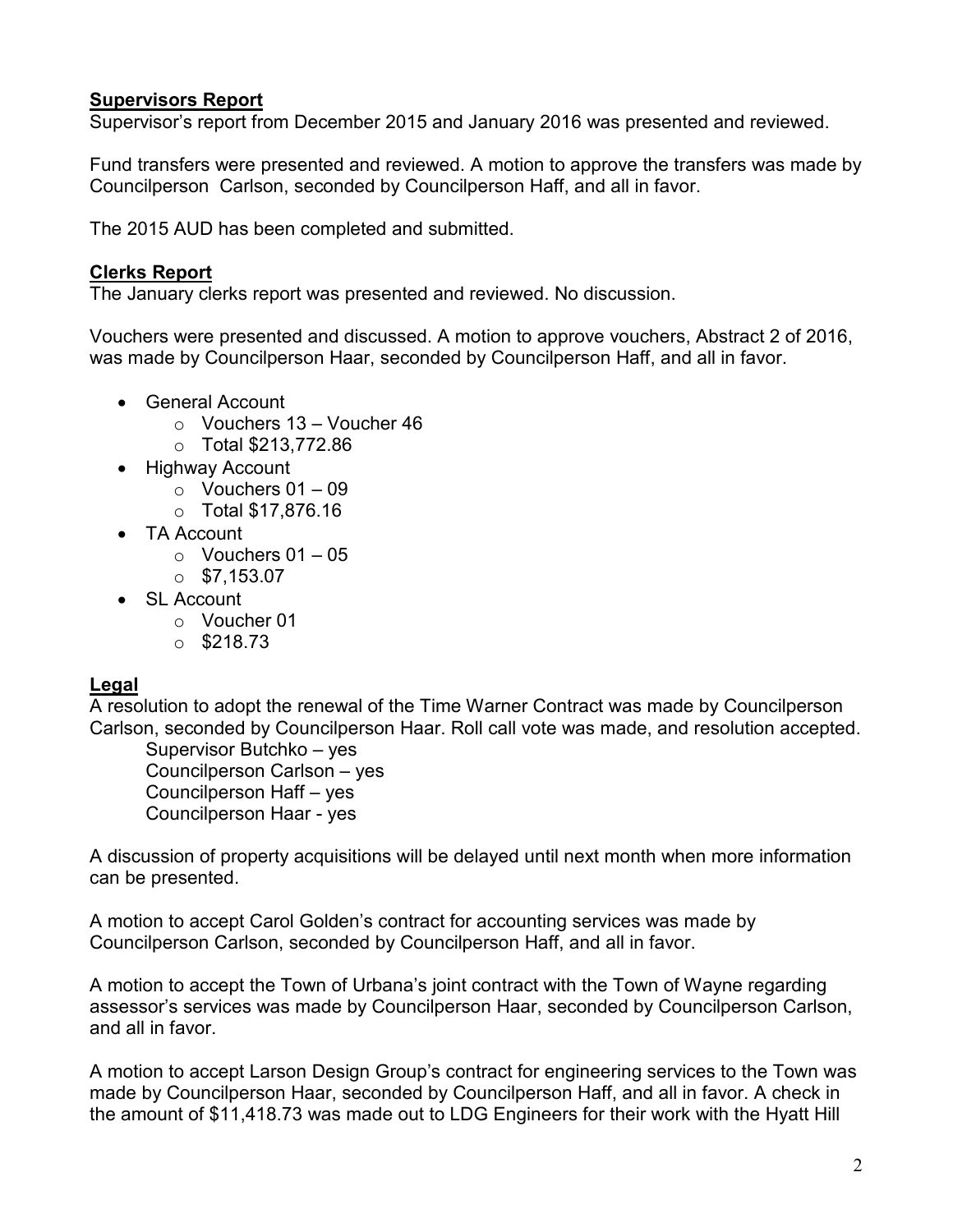Watershed and Water, Project 8241.002, CDBG grant. The check was scanned, and a copy was emailed to Mr. Cummings. The original check will be sent out via snail mail on Thursday.

### **Justice Report**

The report was presented and no discussion.

#### **Highway Superintendent Report**

Journal presented and discussed.

Both the Volvo and the old pick-up truck are listed with Auctions International. Superintendent Bauer will do more research on buying vs. leasing a new truck.

### **Property Assessor Report**

A motion was made to officially appoint Mr. David Oliver assessor by Councilperson Haar, seconded by Councilperson Carlson, and all in favor.

A resolution to reduce the re-val retroactively to December 31, 2015 in the amount of \$39250.00 was made by Councilperson Haff, seconded by Councilperson Haar. Roll call vote was made, and resolution accepted.

 Supervisor Butchko – yes Councilperson Carlson – yes Councilperson Haff – yes Councilperson Haar - yes

# **Code & Zoning Officer**

Review of monthly presented. No discussion.

Mr. Harrop included a policy for legal procedures for dangerous and unsafe buildings.

#### **Planning Board**

January minutes presented. No discussion.

Planning chair Glenn Neu presented the LUR work is progressing. There will be a video conference February 16 with Barton and Loguidice. There will be a meeting with the town's attorney on February 18. In March or April we hope to have a public 'visionary' meeting explaining the new LUR's to the public. Hope to have a public hearing by June-ish, and new LUR adopted by the town board in August or September.

Resident Mr. John Sedula applied for membership on the town planning board. A motion to accept Mr. Sedula was made by Councilperson Carlson, seconded by Councilperson Haff, and all in favor.